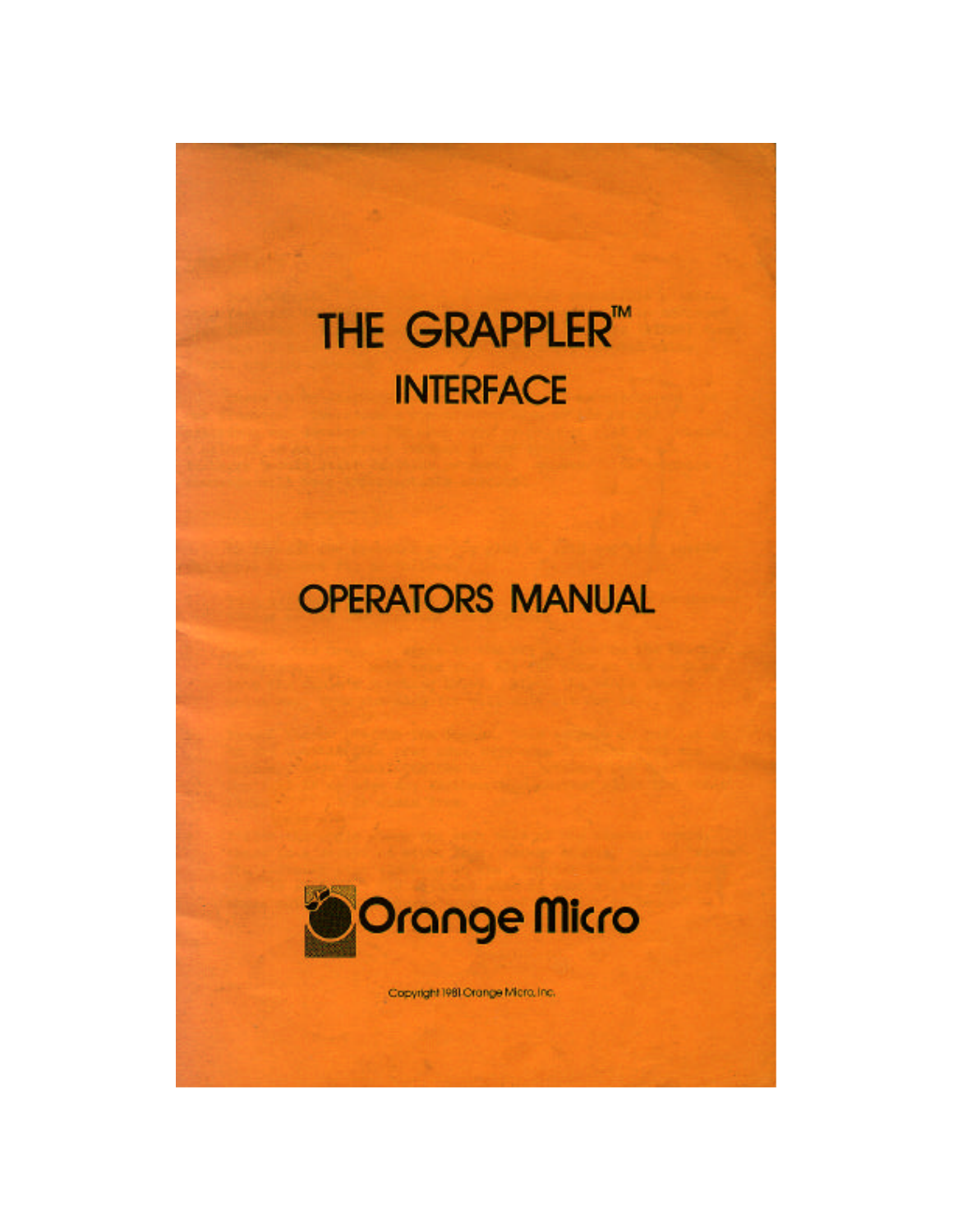### INTRODUCTION

TM

The Grappler Interface is a Centronics compatible parallel interface for the Apple II/II+ Computer. In addition to advanced text features, it offers high resolution dot graphics (HIRES) dump routines located in firmware. These are easily invoked using simple control commands.

There is no standardization among printer manufacturers for dot graphics. Therefore a specific version of the Grappler interface was developed for each type of printer. If you connect a printer to an incorrect version of the Grappler, the text features should still function properly. However, the graphics commands will have unpredictable results.

# INSTALLATION INSTRUCTIONS

To install the Grappler simply plug it into any slot inside the Apple (except  $\varnothing$ ), as follows:

- 1. Turn off the power to the Apple. This is important to prevent damage to the computer and the Grappler.
- 2. Connect the Grappler cable to the set of pins on the Grappler interface card. Make sure that all the pins on the card go into the cable~s matching holes. Also, the cable should point away from the card (it will only fit one way).
- 3. Remove the cover from the Apple. This is done by pulling up on the cover at the rear edge (the edge farthest from the keyboard) just until the two corner fasteners pop apart. Don't lift the edge any further, but instead slide the cover backward until it comes free.
- 4. Inside the Apple along the rear edge of the circuit board, there is a series of eight long, narrow sockets called "slots". The leftmost slot (looking at the computer from the keyboard end) is slot #9~. The adjacent slot is slot #1 and this is where most Apple programs expect the Grappler to be.

 $-1-$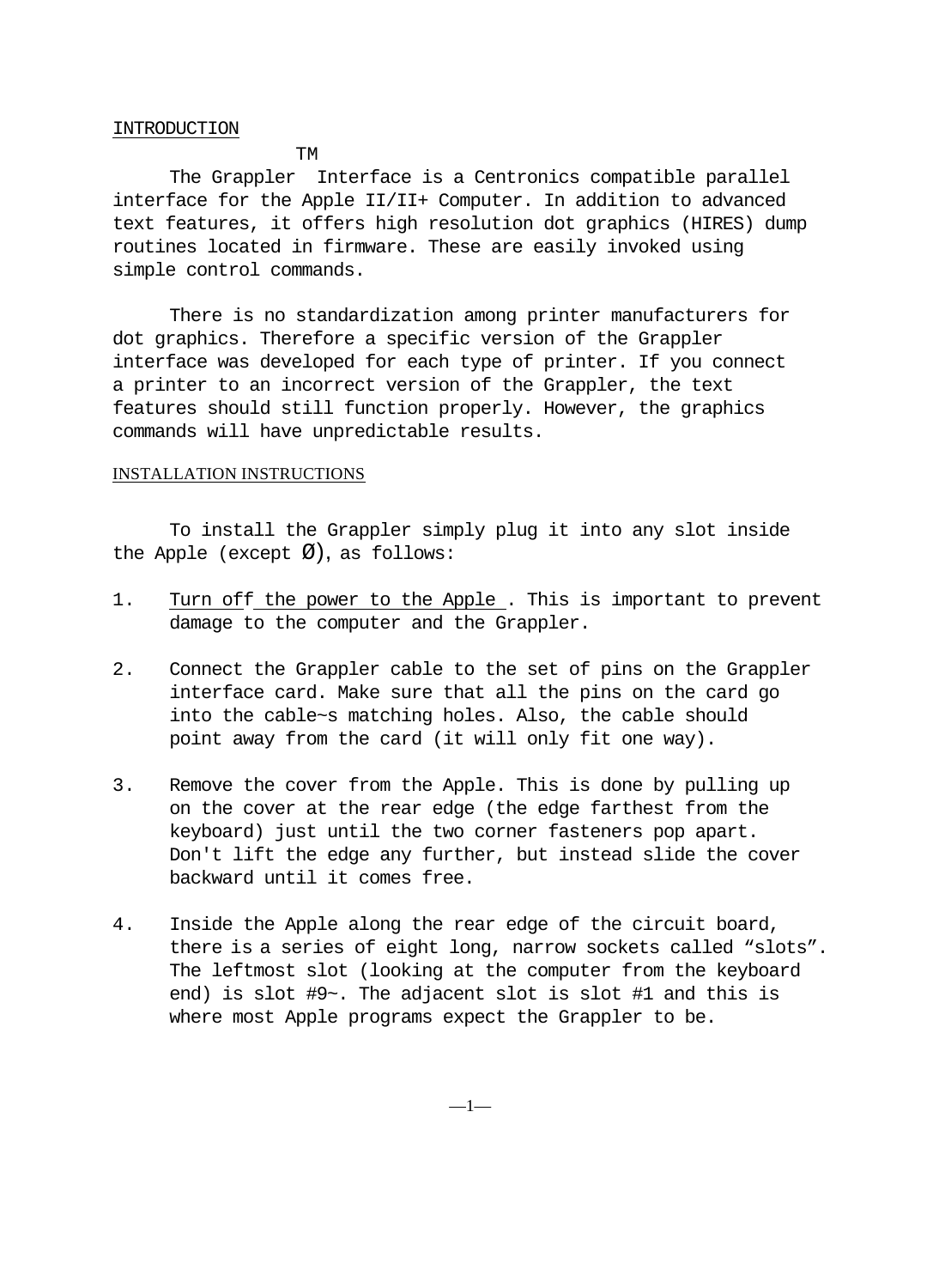- 5. Be sure the power is off. Insert the Grappler card into slot #1 (or any other slot except zero) with a gentle rocking motion until fully seated.
- 6. Pass the cable through one of the vertical openings in the back of the Apple case.
- 7. Replace the Apple's cover. Slide the front edge of the cover into place, and then press down on the rear corners until they pop into place.
- 8. Connect the Grappler cable to the printer.

# TEXT FEATURES

Before sending a character to the printer, the Grappler will check the SELECT and PAPER EMPTY Status lines. If the printer is not "online', or is out of paper, a warning will be printed on the screen and the Apple will beep. If this occurs check the following:

- 1. The cable is firmly and properly attached to the printer.
- 2. The cable is firmly seated on the Grappler interface card.
- 3. The printer is on.
- 4. The printer is on-line.
- 5. There is paper in the printer. Note: The Grappler will not check for paper on Epson printers.
- 6. The printer is set up for parallel operation. (Check Appendix B of this manual for proper dip switch settings.)

Once the error condition has been corrected you may continue by pressing the return key.

The Grappler interface has many text features, including adjustable margins, line length, page length, etc. All commands affecting these features are listed on the following pages with a description of their function. Each one is preceded by a control character which is CTRL—I from BASIC or CTRL-Y from Pascal or CP/M, unless specifically changed by the user's program.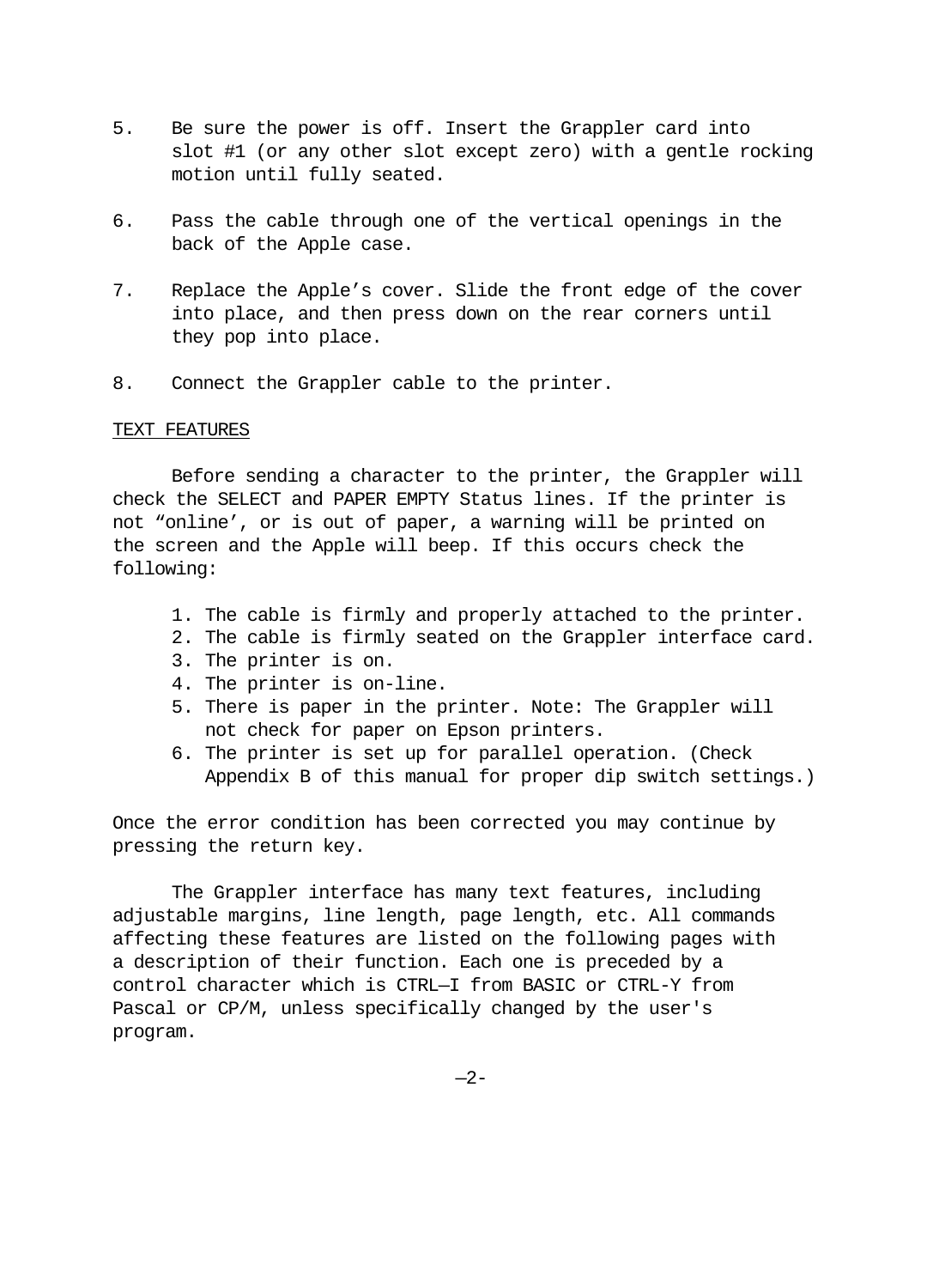To type a control character, hold down the control key (marked "CTRL' on the Apple) and then press the appropriate letter. Then release the letter key, and then the control key. Control characters do not appear on the screen as they are typed. You may also use the CHR\$ function found in Applesoft Basic (consult your Apple manual and Appendix A).

### TEXT COMMANDS

Spaces have only been used to make the commands easier to read: do not type the spaces when issuing the command.

PR#n Turns on the Grappler interface card. n is equal to the slot number of the Grappler. All subsequent characters appearing on the Apple video screen will also be printed on the printer. This command must be used before any of the following commands will be accepted by the Grappler.

PR#Ø Turns off the Grappler.

- CTRL-I A Append line feeds onto carriage returns. Basic will not send a linefeed after a carriage return. This means the printhead will return to the left margin but will not advance the paper. The Grappler will automatically issue a linefeed command and advance the paper after every carriage return. If your printer is performing double line spacing, check Appendix B of this manual.
- CTRL-I K Don't append linefeeds onto carriage returns.
- CTRL-I H Allows the high order (8th) bit to be output to the printer. On many printers this has no effect. On some it allows printing of block graphics (Epson *MX/8Ø).*  However, when block graphics are being printed, the standard character set is not accessible.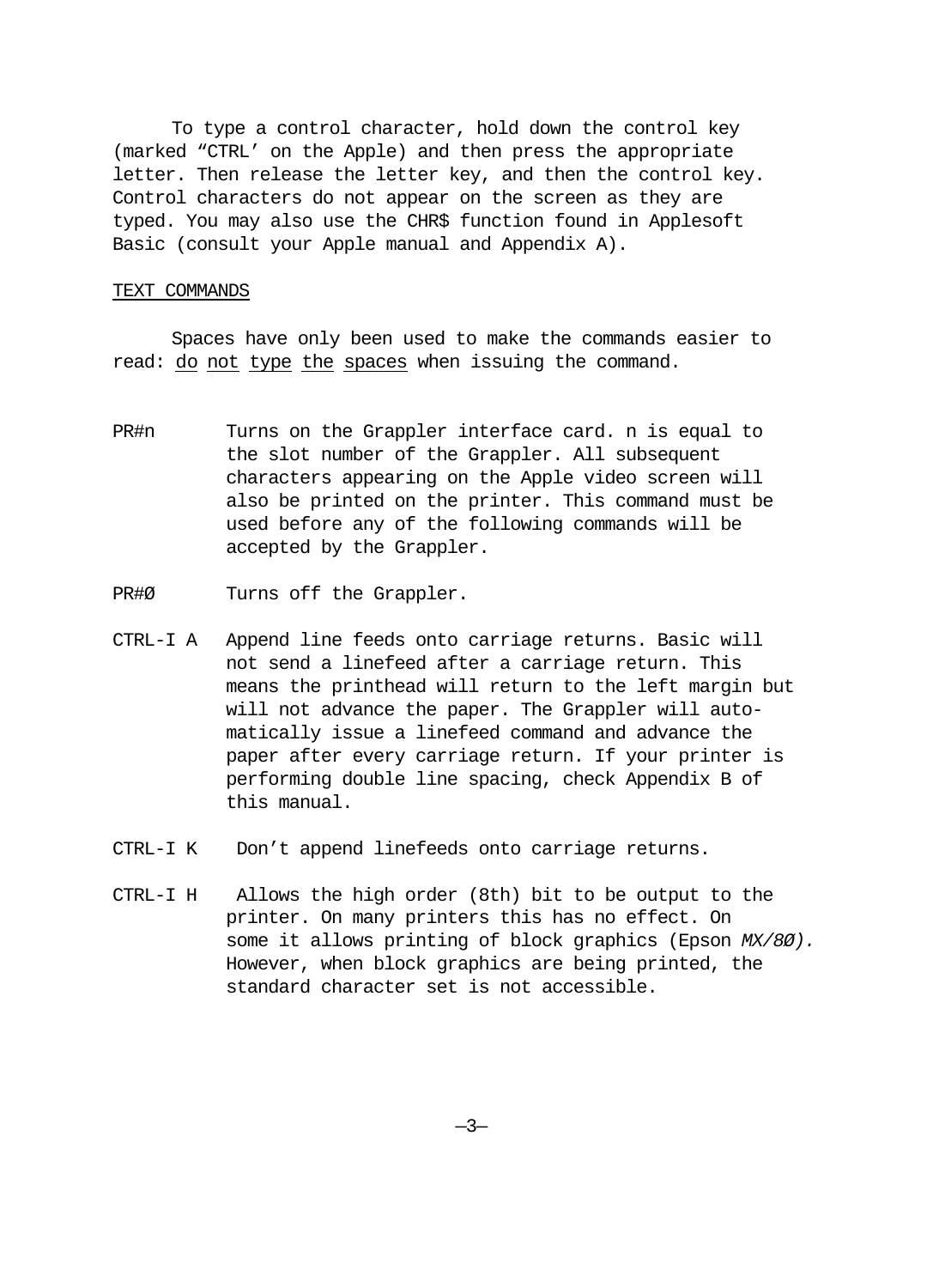- CTRL-I X Don't output the high order bit to the printer. This puts the printer back in standard text mode.
- CTRL-InN Set line length to n characters from left side of page (not from left margin). After issuing this command, characters will only be printed on the printer, and not on the Apple video screen. A carriage return will automatically be generated after n characters have been printed. If the line length is set to zero, the Grappler will not issue a carriage return until it receives one from the Apple. Note: When listing basic programs, the printing will automatically be formatted for 4Ø columns unless this command is used (i.e. CTRL-I 8Ø N).
- CTRL-II Transmits characters to both the Apple screen and printer. When the line length is set with a CTRL-InN command the screen will be turned off and printed characters will go only to the printer. If you wish characters to appear on the. screen while they are being printed, use this command.
- CTRL-InL Set left margin to nth column. All subsequent printing will have n spaces at the start of each line. For example, when using CTRL—I lØL, all printing will start in the 1Øth column.
- CTRL-InR Set right margin to nth column from left edge of page (not left margin). This command will prevent words from being split at the right margin. The Grappler will end the line at the first space that occurs after the right margin, but before the end of the line as set by the CTRL-InN command. A right margin of zero disables this feature.
- CTRL-InP Set page length to n. The printer will print six line feeds after n number of lines have been printed. A page length of zero disables the page length feature. Continuous form paper typically has a total of 66 possible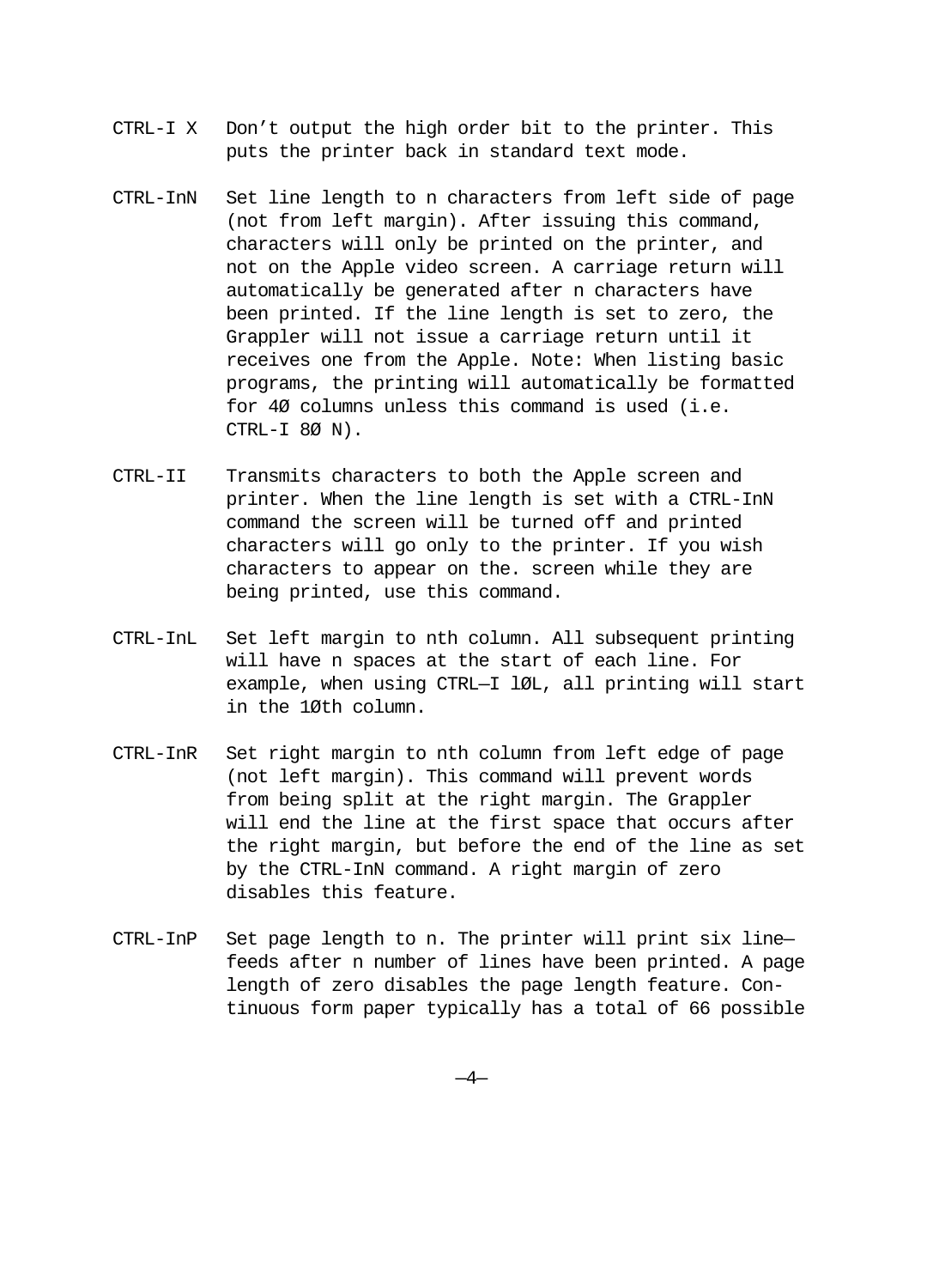lines per page (this may vary with the type of printer). Therefore if you specify a printed page length of 6Ø lines (CTRL—I 6ØP), your printer will print 6Ø lines and automatically skip over the perforation with 6 line feeds.

- CTRL—I B Turn on bell. This allows a CTRL—G to ring the printer bell. Many printers do not have a bell so check your printer manual to see if this feature is available.
- CTRL-I C Turn off bell.
- CTRL—I S Duplicate the present text screen on-the printer. The screen will be printed 20 spaces from the left edge of the paper. This command is accessible from BASIC only as it uses some of the monitor routines, Only the forty character screen is printed. Eighty character boards are not supported.
- CTRL—I CTPL-Y Change to new command character CTRL—Y. To do this, type in CTRL-I CTRL-Y. Any control character may be used here (instead of CTRL—Y) but you should avoid characters used by your printer or normal text control characters such as CTRL—M (carriage return).

CTRL-Y CTRL-I changes back to command character CTRL—I.

The values and conditions listed below are the values which are automatically set any time the Grappler is "turned on" with a PR#n command or initialized from Pascal or CP/M:

| Left Margin = $\emptyset$ |        | Right Margin                       | $= \emptyset$ |                        |  |
|---------------------------|--------|------------------------------------|---------------|------------------------|--|
| Line Length = $\emptyset$ |        | Page Length= Ø                     |               |                        |  |
| Video                     | $=$ On | Printer Bell                       | = Off         |                        |  |
|                           |        | Eighth Bit = $Off$ Line feed after |               |                        |  |
|                           |        | carriage return? = Yes with Basic  |               |                        |  |
|                           |        |                                    |               | No with Pascal or CP/M |  |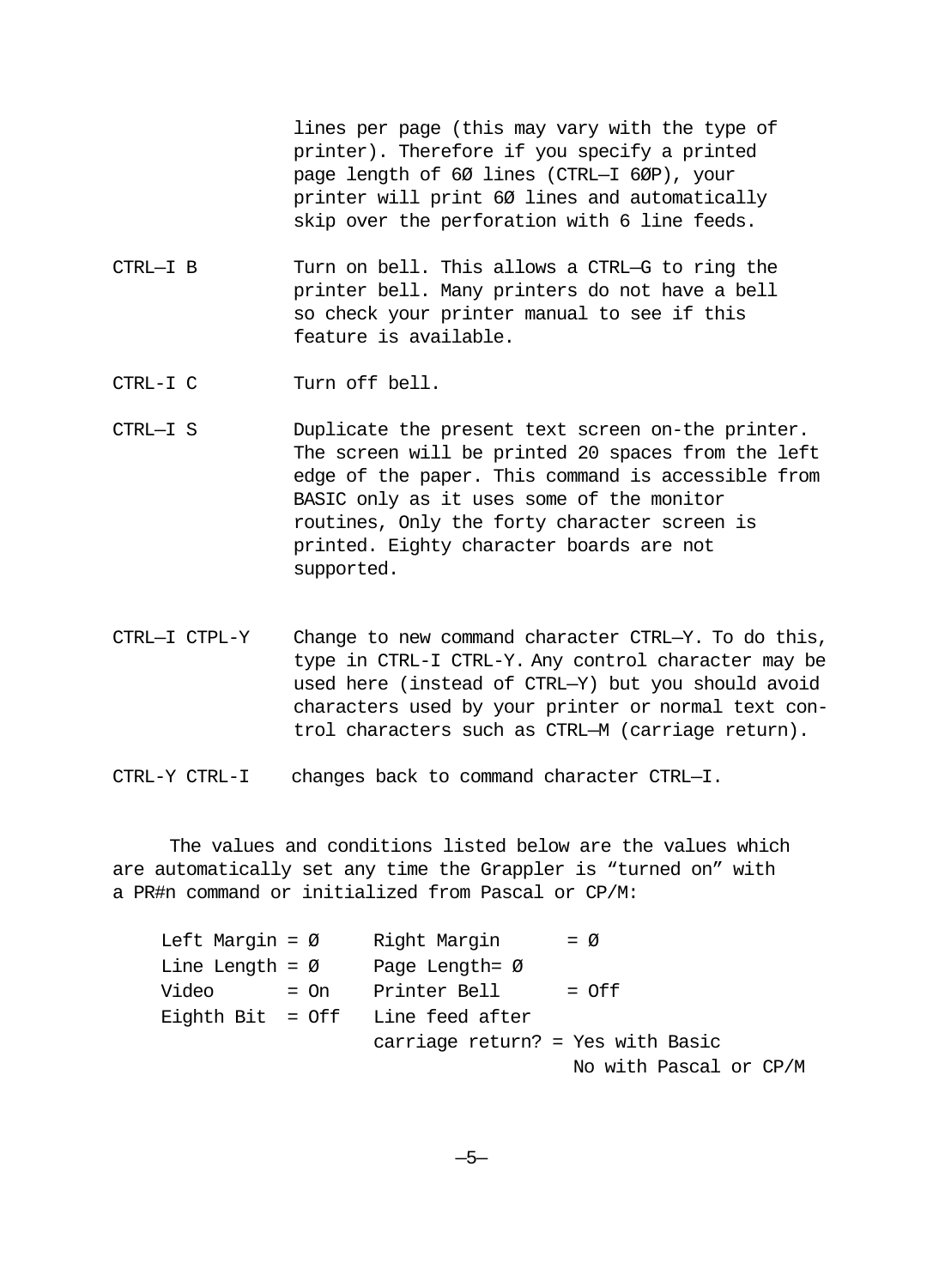#### GRAPHICS FEATURES AND COMMANDS

The Grappler Interface can output the HIRES screen to the printer by using simple commands. All graphics commands consist of the command character (usually CTRL—I) followed by a "G", and any options described below. If no other options are used (i.e. CTRL—I G [carriage return]), HIRES page 1 will be printed horizontally with every white dot on the screen printed as a black dot on the paper. The different options are described as follows:

2 — Print HIRES page 2 instead of page 1.

D — Print the graphics screen double size. Some printers don't have enough character positions to print a double size image horizontally (e.g. MX—7Ø, MX—8Ø, IDS—445). If that is the case, you must also use the "R" option. Otherwise your printer will get confused and "crash", meaning it won't do anything. If that happens you will have to reset the APPLE by pressing the reset key, and then reset the printer by turning it off and then on again.

E - Prints and "emphasized" image (EPSON MX—8ØS, MX—8ØFT, and MX-1ØØ only). When in this mode, the printer will print two closely spaced dots for every one it would normally print. This results in a denser image but printing time is twice as long.

I - Invert the image before printing. Normally, every white dot on the screen is printed as a black dot on the paper. This works fine for lines and graphs but if you are printing an actual picture of a person or object it will appear like a negative photograph. Using this command will print the black portions of the screen as black on the paper allowing the picture to appear normally.

L - Print the image at the left margin previously set using the left margin text command. Depending on the type of printer being used, this margin may be affected by the current print density (characters per inch) or may be automatically set to 7 dot positions per character. If this option is not used, the image will be printed in the center of an 8 1/2 inch page.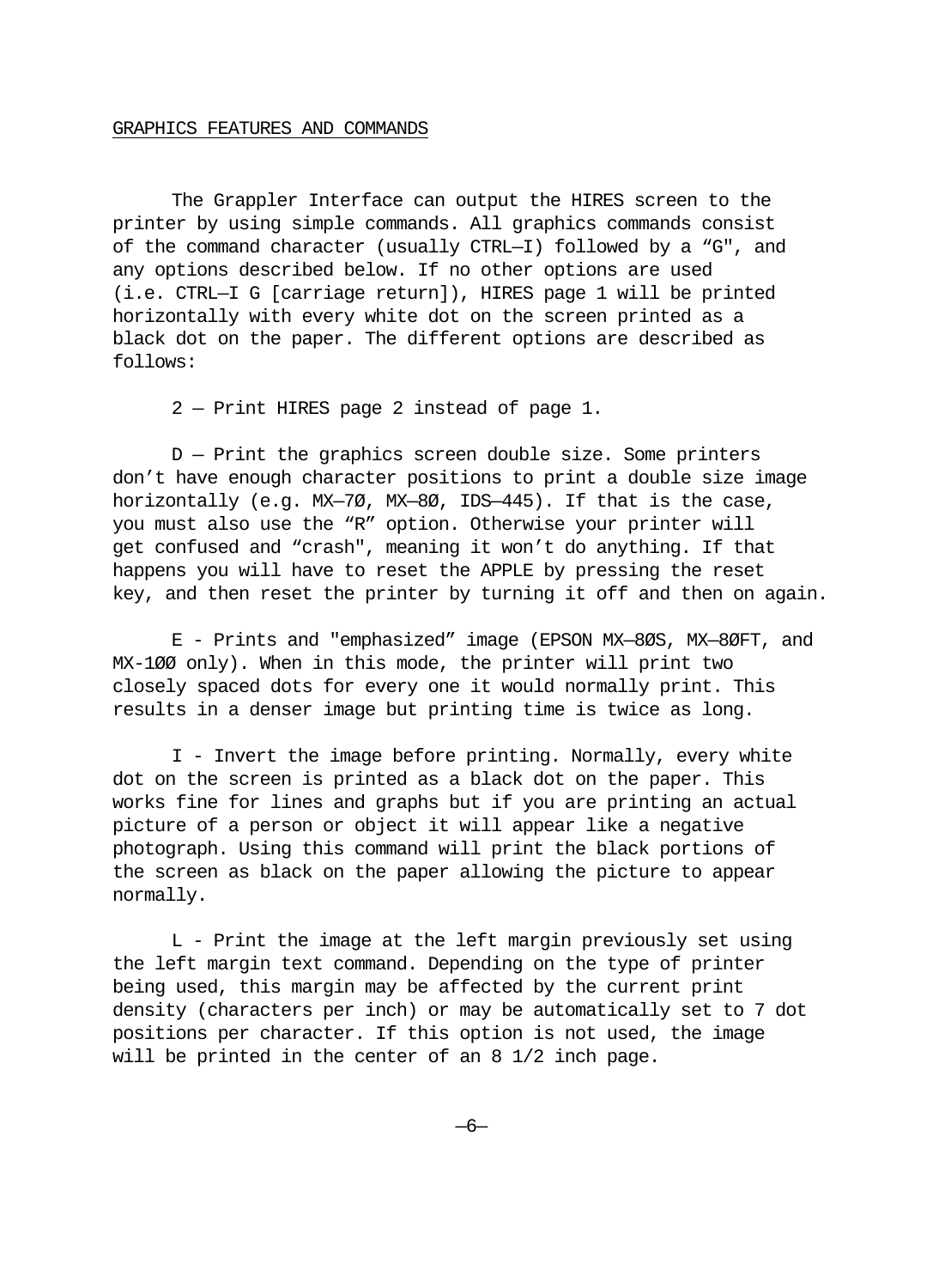R — Rotate the picture *90* degrees in a clockwise direction. Some printers require this option when printing the image doublesize. (See D above.)

An example of a graphics command would be CTRL-I GDIR2 followed with a carriage return. This will print the inverse of HIRES page 2, double size, rotated 90 degrees. Options may be listed in any order, as long as they are preceded by a CTRL-I G and followed by a carriage return. Care should be used when using the L" specifier. If too large of a left margin is used, the picture may wrap around or, depending on the printer, it could cause it to "crash" and then both the computer and printer would have to be reset (see "D" option above).

Note: When typing Grappler commands directly from the keyboard (not from a program), the Apple will give a syntax error. This is normal since Applesoft doesn't recognize this as a valid command. To avoid this, type a one line program. For example:

10 PR#l: PRINT CHR\$(9);"G":PR

Then type RUN.

CHART RECORDER MODE

A chart recorder prints a continuous graph on a roll of paper. If you need to chart more information than can be done on a single HIRES screen, you can simulate a chart recorder by printing successive screens without any intervening spaces. The type of printer you are using will determine whether this can be done with normal or rotated images. In general, if your printer prints six graphics dots at a time (e.g. IDS Paper Tigers, Centronics 739, Anadex 95ØØ-95Ø1), you will be using successive normal (horizontal) screen dumps. If your printer prints seven dots at a time (e.g. Epsons), you will be using successive rotated screen dumps.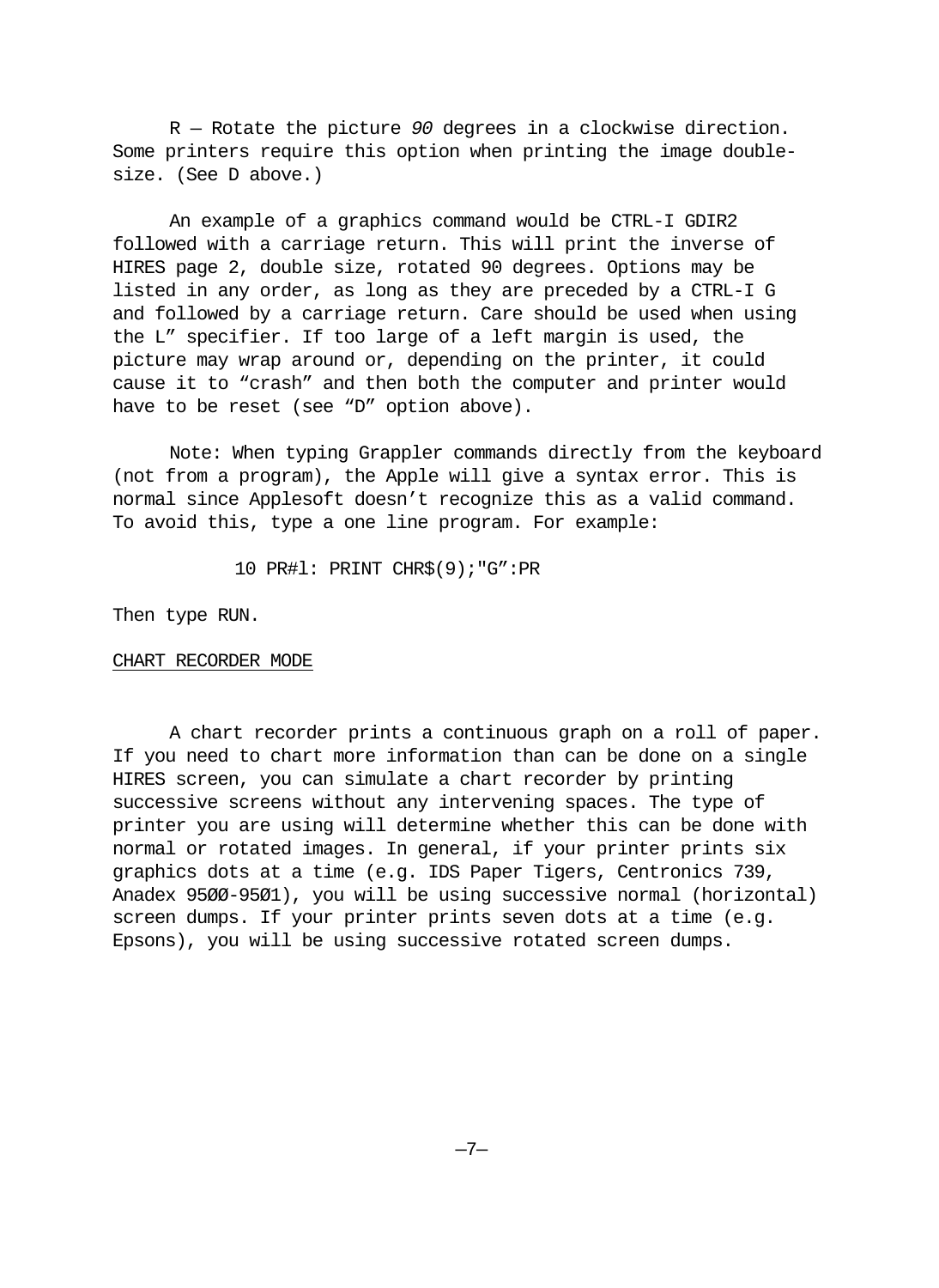#### PASCAL AND CP/M COMPATIBILITY

The Grappler is compatible with both PASCAL and CP/M. PASCAL l.Ø and CP/M will both recognize the card as a serial interface. Entry points have been provided to mimic a serial interface so that the card will function properly with these systems. PASCAL 1.1 will correctly interpret that it is a firmware printer interface and access it accordingly. In either case the card will function normally with a few minor exceptions as detailed on the following page.

Since both systems use a CTRL—I to represent a horizontal tab, the default command character has been changed to CTRL—Y. If you are listing a file that contains tabs, be certain the printer tabs (see your printer manual) have previously been set.

PASCAL does not use any of the monitor routines. For that reason do not try and turn on the screen with a CTRL-Y I command or do a text screen dump (CTRL—Y 5). Either one will "crash" the system and both the computer and printer will have to be reset.

Both PASCAL 1.Ø and CP/M use one of the I/O Ram locations to pass the output character. Since the Grappler was already using all available locations for its variables, the right margin function had to be deleted to make it compatible. This feature is still available from BASIC or PASCAL 1.1.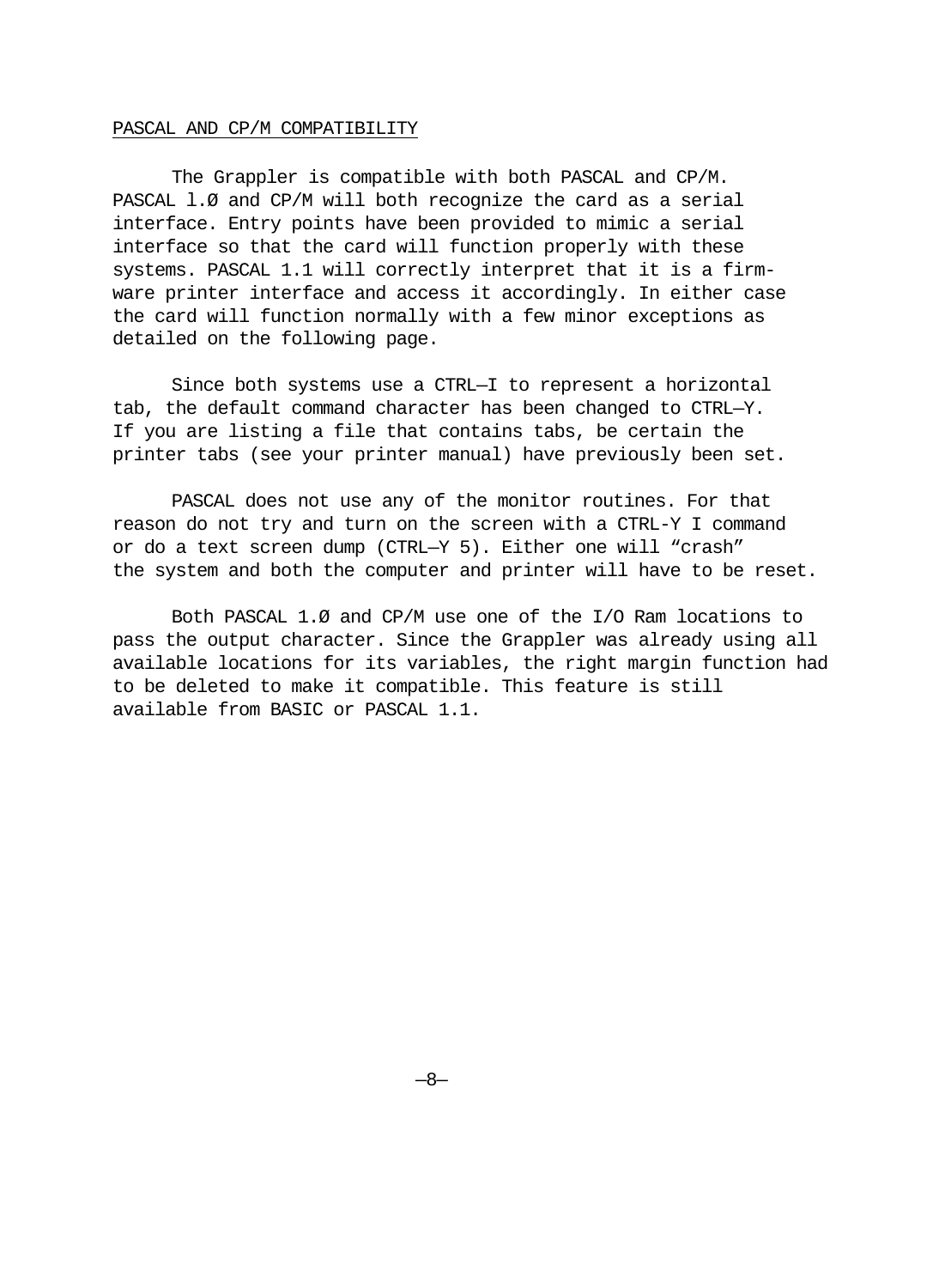FOR ADVANCED PROGRAMMERS:

#### MEMORY LOCATIONS USED BY THE GRAPPLER

The Grappler Interface uses those RAM locations set aside for its particular slot and the slot scratchpad area common to all slots. The ROM is turned on using the standard ROM expansion protocol and resides in locations \$C8ØØ to \$CFFF. The entry points and the various RAM variables are listed below (N=Slot number):

| Cold Entry                                                                                                                                        |  | $=$ \$CNØØ       |  |  |  |  |  |
|---------------------------------------------------------------------------------------------------------------------------------------------------|--|------------------|--|--|--|--|--|
| Warm Entry                                                                                                                                        |  | $=$ \$CNØ2       |  |  |  |  |  |
| Left Margin                                                                                                                                       |  | $=$ \$478 + \$ØN |  |  |  |  |  |
| Right Margin $= $678 + $ØN$                                                                                                                       |  |                  |  |  |  |  |  |
| Line Length $= $578 + $00$                                                                                                                        |  |                  |  |  |  |  |  |
| Page Length $= $5F8 + $ØN$                                                                                                                        |  |                  |  |  |  |  |  |
| Character Counter                                                                                                                                 |  | $=$ \$4F8 + \$ØN |  |  |  |  |  |
| $=$ \$6F8 + \$ØN<br>Line Counter                                                                                                                  |  |                  |  |  |  |  |  |
| Current Cmd. Char. = $$778 + $20N$                                                                                                                |  |                  |  |  |  |  |  |
| Text Flags                                                                                                                                        |  | $=$ \$7F8 + \$ØN |  |  |  |  |  |
| Text Flag Bit Representations: (Bit 7 - Output high order bit)<br>$(Bit 6 - Video turned on)$<br>$(Bit 5 - LF after a CR)$<br>$(Bit 4 - Bell on)$ |  |                  |  |  |  |  |  |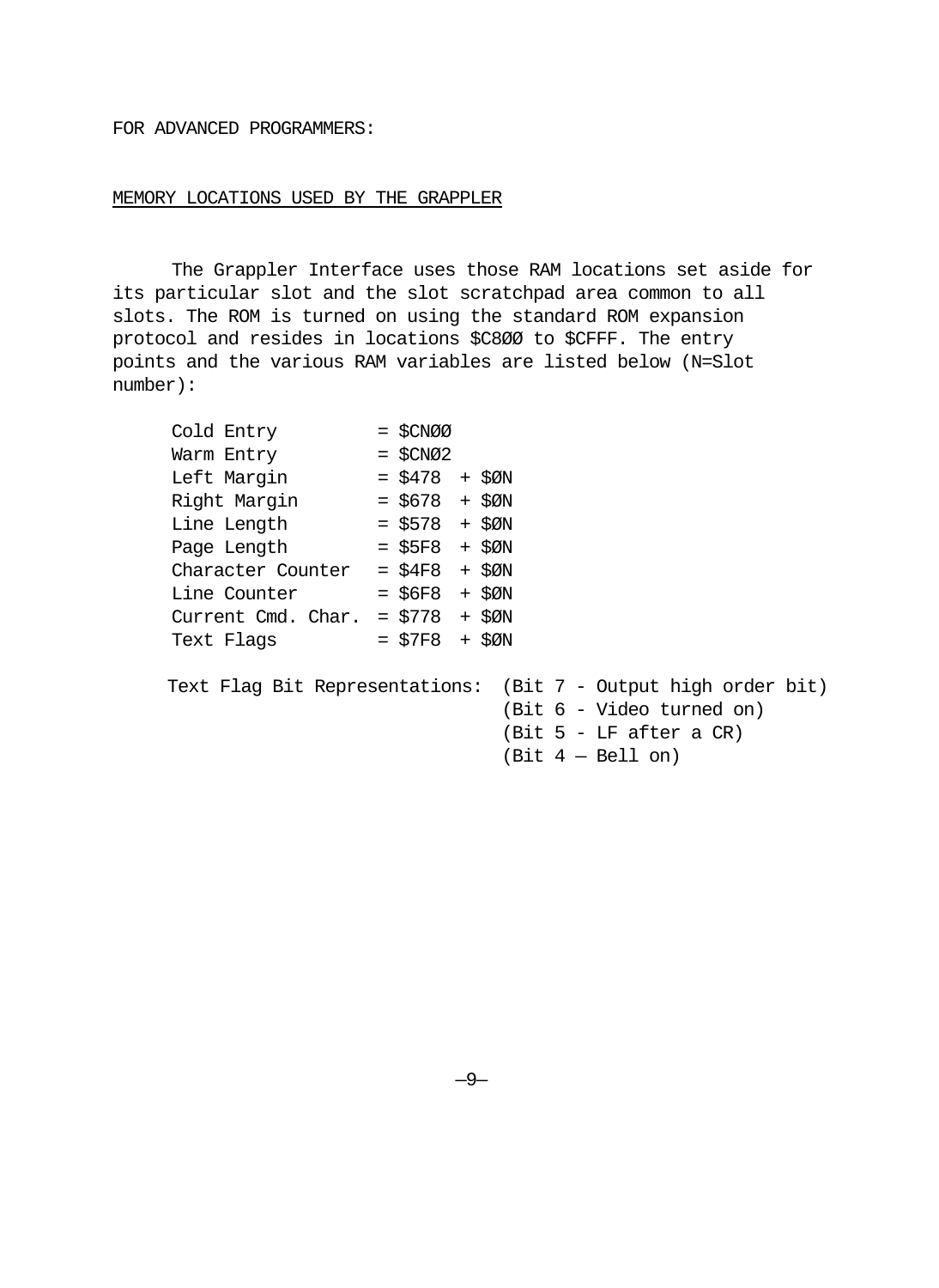# CUSTOM DRIVERS

If you are writing your own drivers the following locations are used to access the card  $CY = NO$  where  $N =$  slot#)

Printer Status — \$CØSl,Y (READ) Output Latch - \$CØ8l,Y (WRITE) Strobe Low — \$CØ82,Y (WRITE) Strobe High — \$CØ84,Y (WRITE)

The following routine gives an example of how to output a character using these locations:

|         | PHA                 | ; SAVE OUTPUT CHARACTER ON STACK                   |
|---------|---------------------|----------------------------------------------------|
|         | LDY 10              | ; SET UP Y-REGISTER FOR SLOT #1                    |
|         |                     | PAPER? LDA \$CØ81, Y ; CHECK STATUS FOR PAPER      |
|         | $AND \varnothing 4$ | ; CHECK SIT 2                                      |
|         | BNE PAPER?          | ; IF SET THEN NO PAPER, RECHECK                    |
|         | SLCT? LDA \$CØ81,Y  | ; CHECK STATUS FOR PRINTER SELECT                  |
|         | $AND$ $Q2$          | ; CHECK BIT 1                                      |
|         |                     | BEO SLCT? : IF ZERO THEN NOT SELECTED              |
|         |                     | BUSY? LDA \$CØS1.Y ; CHECK STATUS FOR PRINTER BUSY |
|         | AND 08              | ; CHECK BIT 3                                      |
|         |                     | BNE BUSY? : IF SET THEN PRINTER IS BUSY            |
| OUTPUT? | PLA                 | ; REGET OUTPUT CHARACTER                           |
|         | STA \$CØ81,Y        | ; STORE TO OUTPUT LATCH                            |
|         |                     | STA \$CØ82, Y ; PULL STROBE LINE LOW               |
|         | STA SCØ84.Y         | ; RESET STROBE LINE HIGH                           |
|         | <b>RTS</b>          | ; RETURN FROM SUBROUTINE                           |
|         |                     |                                                    |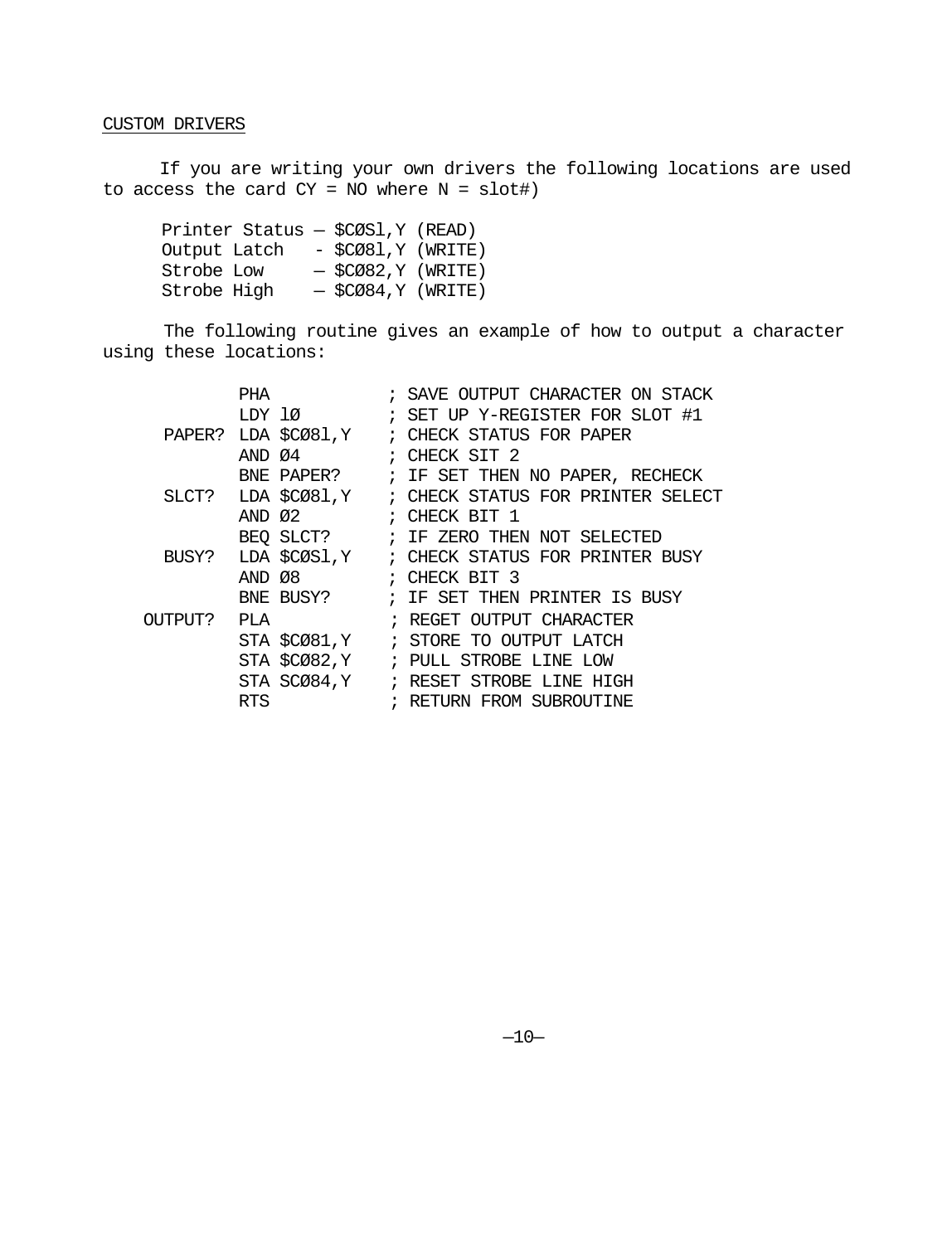# APPENDIX A

#### TM

## USING GRAPPLER CONMANDS WITHIN A PROGRAM

The following table illustrates how a few Grappler commands would be used within a program:

|  | INTEGER BASIC                                               |                                                           | DESCRIPTION                                                                                                                                                                             |
|--|-------------------------------------------------------------|-----------------------------------------------------------|-----------------------------------------------------------------------------------------------------------------------------------------------------------------------------------------|
|  | <i>10</i> PRINT "CTRL-D";"PR#1"<br>20 PRINT "CTRL—I": "80N" | 10 PRINT CHR\$(4); "PR#1"<br>20 PRINT CHR\$(9);"8ØN"      | TM<br>Turns on Grappler<br>If you are not<br>using DOS (disk<br>operating SYSTEM)<br>then enter the line<br>as: 10 PR#1<br>Set line length to<br>80 columns and turn<br>off Apple video |
|  | 30 PRINT "TESTING"                                          | 30 PRINT "TESTING"                                        | Prints "Testing"<br>on the printer                                                                                                                                                      |
|  |                                                             | 4Ø POKE 36,5Ø:PRINT"TESTING" 4Ø PORN 36,5Ø:PRINT"TESTING" | Tabs to the 51st<br>column and prints<br>"Testing"                                                                                                                                      |
|  | 50 PRINT "CTRL-I"; "CTRL-A"                                 | 50 PRINT $CHR\$ $(9)$ ; $CRR\$ $(1)$                      | Charges tha CTRL-I<br>command character<br>to CTRL-A                                                                                                                                    |
|  | 60 PRINT "CTRL-A" "1ØL"                                     | 60 PRINT CHR\$ $(1)$ ; "10L"                              | Sets left margin to<br>10, notice use of<br>new command<br>character, CTRL-A                                                                                                            |
|  | 70 PRINT THE GRAPPLER"                                      | 70 PRINT "THE GRAPPLER"                                   | Prints "The Grappler".<br>Notice printing<br>starts at 10th column.                                                                                                                     |
|  | 80 PRINT "CTRL-D" "PR#0"                                    | 80 PRINT CHR\$(4); 'PR#0"                                 | Turns off Grappler.<br>If you are not<br>using DOS enter the<br>line as: 80 PR#0                                                                                                        |

NOTES:

Whenever you see CTRL-I enter the command, control I, as explained in the section "Text Features". For example, since control characters don't appear on the screen line 1Ø will look like this: 1Ø PRINT "";"PR#1"

When tabbing past 4Ø columns, you must set the line length greater than 4Ø (OTRI—InK) and then use the POKE 36,n command shown above.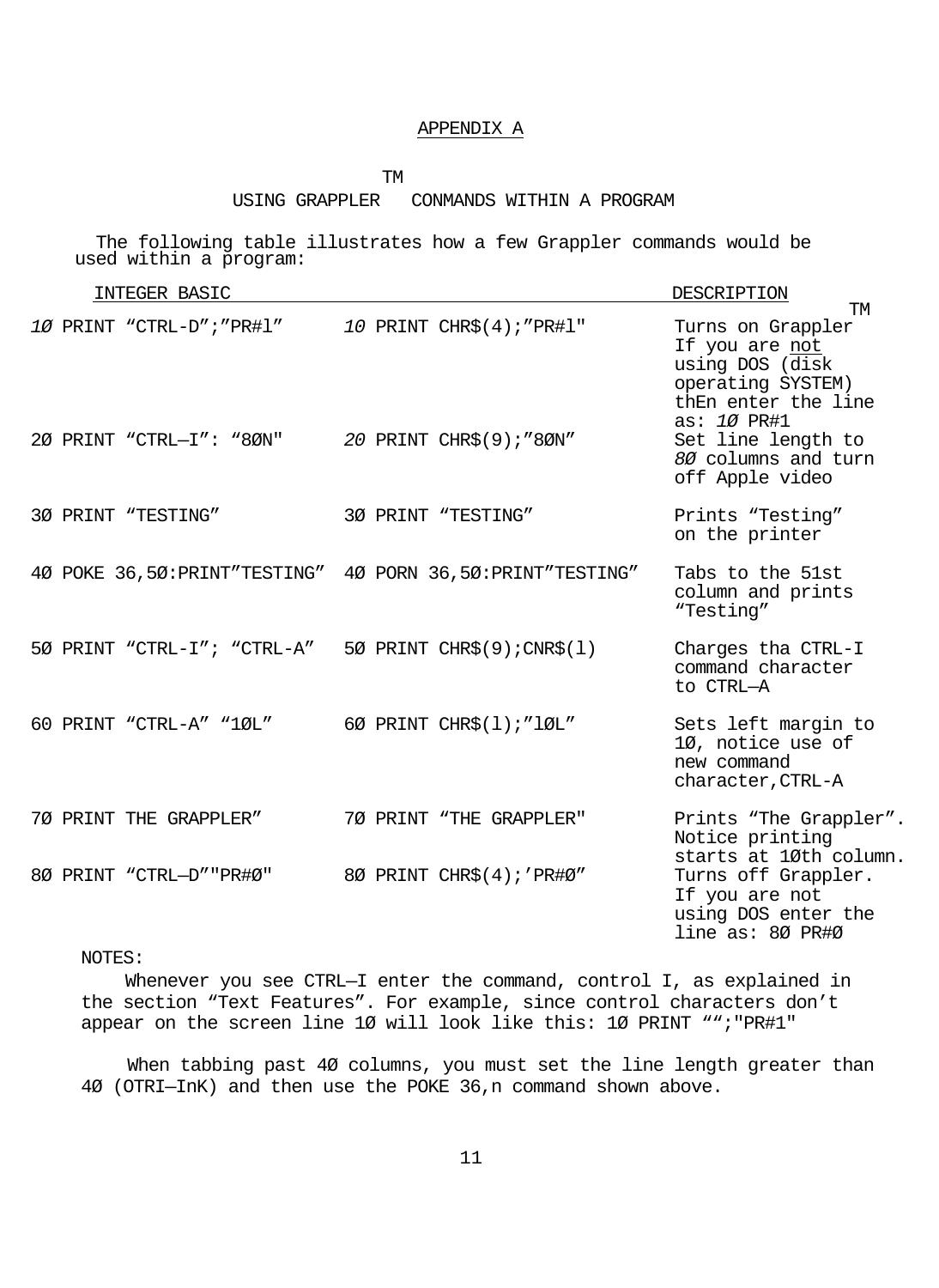The following prograas allow you to rest the graphics capability of the Grappler.

For Applesoft basic users:

5 TEXT 1Ø HOME 2Ø PRINT 'ENTER THE SLOT YOUR GRAPPLER IS IN AND" 3Ø INPUT "HIT THE RETURN KEY: ":S 5Ø HGR 6Ø HCOLOR=3 7Ø POKE 49234,!6 6Ø HPLOT Ø,Ø TO 279,Ø TO 279,19Ø TO Ø,19Ø TO Ø,Ø 9Ø FOR X=Ø TO 279 STEP 9: HPLOT X,Ø TO X,19Ø 1ØØ NEXT 11Ø SOP y=Ø TO 19Ø STEP 5: HPLOT 279,Y TO Ø,Y 12Ø NEXT 13Ø FEINT CHR\$(4):"PR#":S 14Ø PRINT CHR\$(9):"G" 15Ø PRINT CHR\$(4):PR#Ø" 16Ø TEXT:HOME For Integer Basic Users: Line 6 should be typed 6 D\$="CTRL-D" (The CTRL-D won't show on the screen) Line 7 shoold be typed 7 I\$='CTRL-I" 5 B=1  $6$  D\$=""  $7 \text{ I} \dot{\text{S}} =$ " 1Ø CALL—936 2Ø PRINT "ENTER THE SLOT YOUR GRAPPLER IN IN" 3Ø PRINT "AND HIT THE RETUEN KEY:" 4Ø INPUT S 5Ø POKE 8192,Ø: POKE 8193,Ø: POKE 66,1: POKE 67,32: POKE *6*Ø*,*Ø*:* POKE 61,32: POKE 62,255: POKE 63,63: CALL—466 55 POKE—16297,9: POKE—16390,9: POKE—163Ø2,Ø: POKE—162Ø4,Ø 6Ø FOR A=6192 TO 92Ø7 7Ø POKE A,255: FOE C(A\*1Ø24) TO (A+7168) STEP 1Ø24: POKE C,B, NEXT C 6Ø NEXT A 13Ø PRINT D\$;"PR#";S 14Ø FEINT I\$;"G" 15Ø PRINT D\$;"PR#Ø" 16Ø TEXT:CALL—936 999 END NOTES ON BOTH PEOGRANS:

If YOU are not using DOS (Disk Operating Systee), type line 13Ø as follows: 13Ø PR#S and line 15Ø as 15Ø PR#Ø.

To experiment with the different options, try changing line 149. You don't have to retype the whole program, just type a new line 149.

For example: 14Ø PRINT CNR\$(9):"GI" or 14Ø PRINT CNRS(9),"GDR" 14Ø FEINT I\$;"GI" or 14Ø FEINT I\$;"GDR"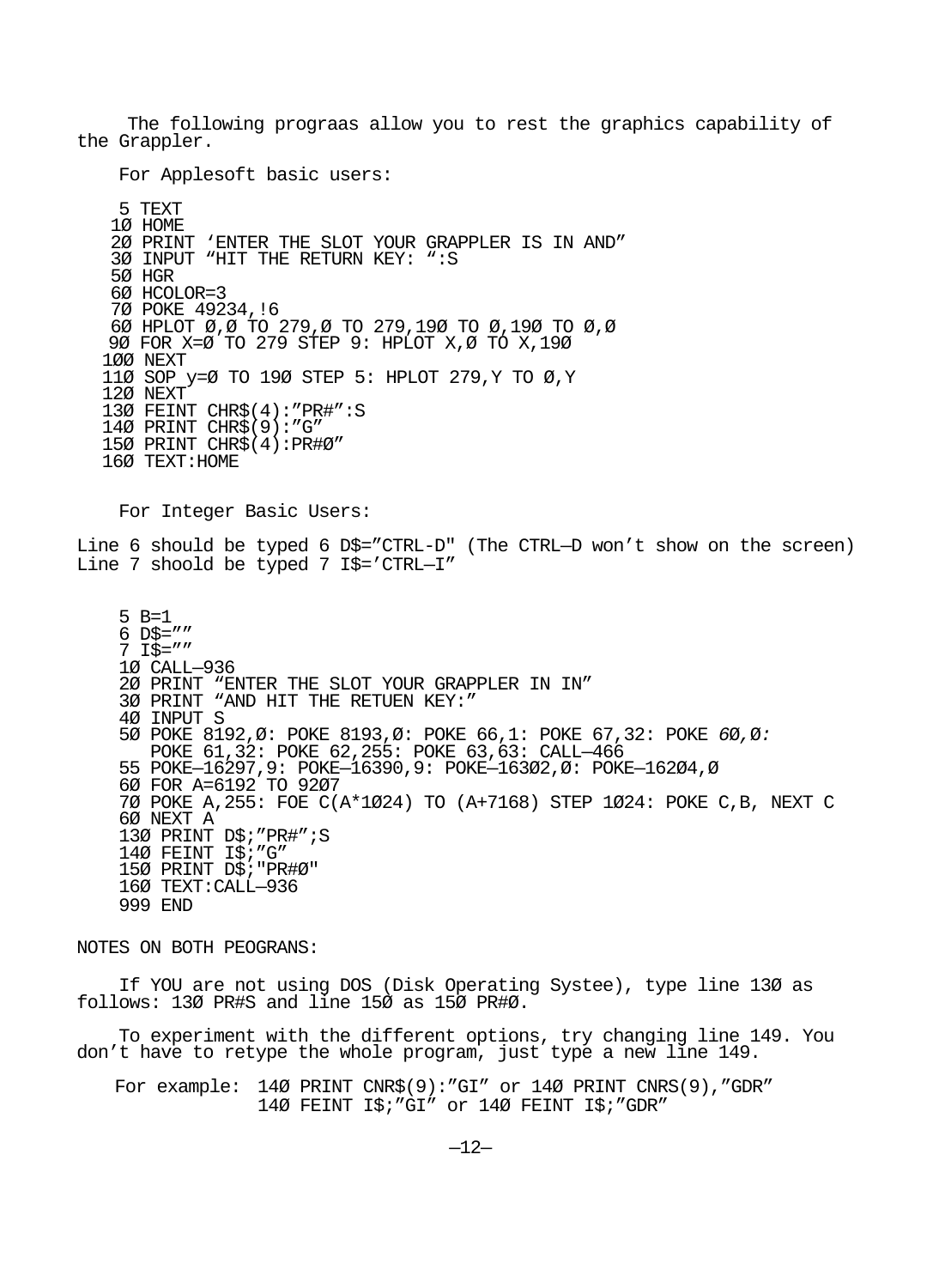```
For Pascal Users:
PROGRAM DEMO,
USES TURTLEGRAPHICS, APPLESTUFF,
VAR ANGLE, DISTANCE: INTEGER;
    PRINT, TEXT,
BEGIN
    ANGLE;8-Ø;
    INITTURTLE;
    PNNCOLOR(NHITE);
    FOR DISTANCE:= TO 99 DO
       BEGIN
         MOVE (2*DISTAMCE);
         TURN ANGLE);
       END,
    REWRITE (PRINT,'PRINTER;"),
   NRITELN (PRINT,CHR(25),G');(*USE CHR(25) [CTPL—Y]IN PASCAL*); 
END.
```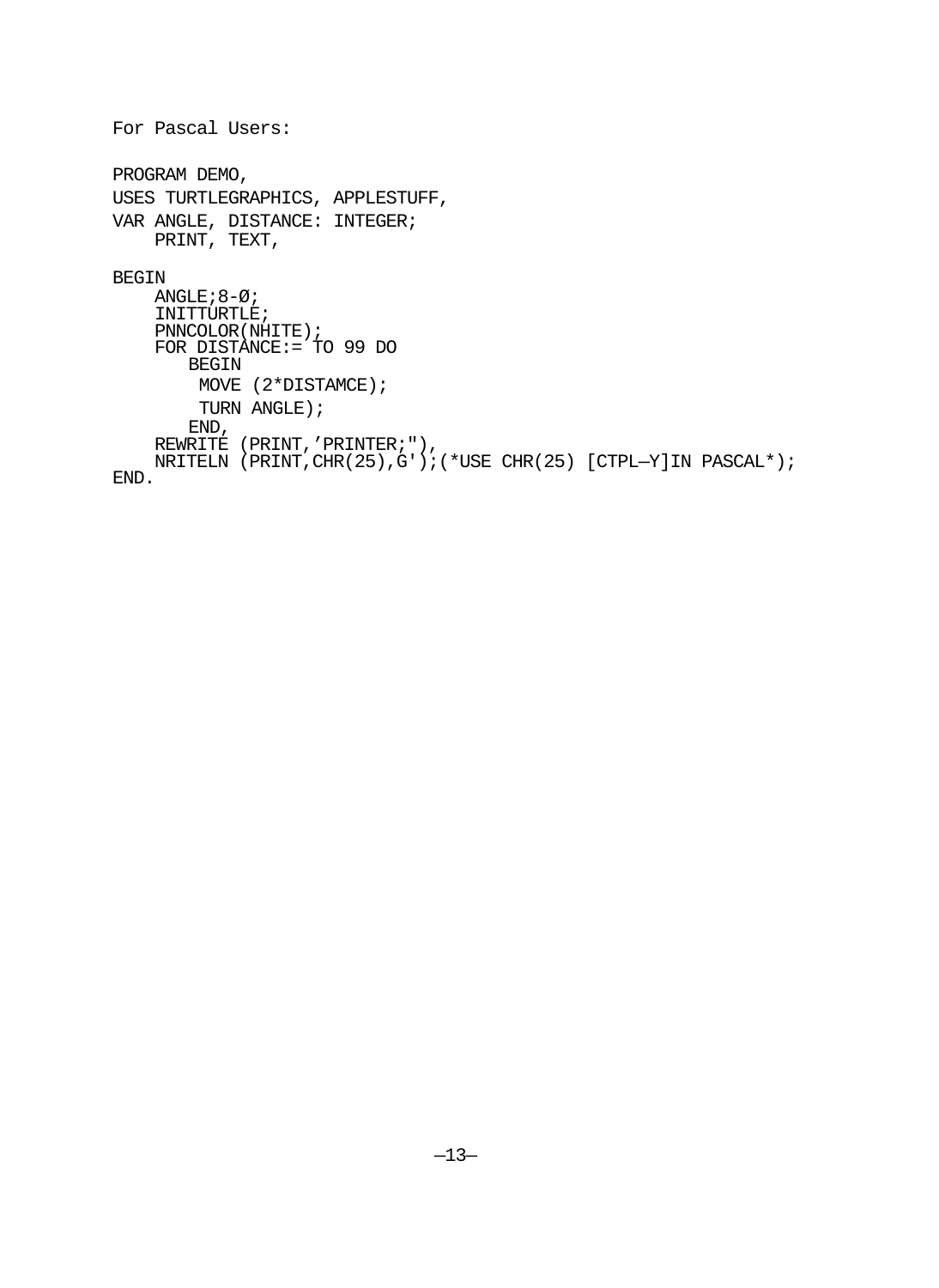The following program will allow you to print a graph that has been previously saved to the disk. For e,~as~ple, after saving the qreph created by one of the popular graphing programs for the Apple, run this program to print it on your printer.

Note: If your Grappler is not in slot #1 change line 5 so that S equals the clot number of your Grappler.

For Applesoft Basic Users:

```
 5 S=l
   1Ø HOME
   2Ø D$-CHRS(4)
   3Ø I$=CHRS(9)
   4Ø PRINT "ENTER TNT NAI4E OF THE GRAPH:"
   5Ø INPUT N$
   6Ø HGR
   7Ø PRINT D$;"BLOAD":N$;",A$2ØØØ"
   5Ø VTAB 22
   9Ø PRINT "ENTER OPTIONS (D,I,N,L,E,NORMAL"
  1ØØ INPUT A$
  1Ø5 IF LEFT$ (A$,1)="N" THEN A$=""
  11Ø PHINT D$;PR#";S
  12Ø PRINT I$;"G";A$
  13Ø PRINT D$;"PR#Ø"
  14Ø TEXT:HOME
For Integer Basic Users:
    Line 3Ø should be typed with a CTRL—D between the quotes.
   Line 4Ø should be typed with a 0151—I between the quotes.
    5 S=l
  1Ø CALL—936
  2Ø DIM N$ (3Ø):DIMA$(lØ)
  3Ø D$=""
  4Ø I$=""
  5Ø PRINT "ENTER THE NAME OF THE GRAPH:"
  6Ø INPUT N$
  7Ø PRINT D$;'BLOAD";N$;",A$2ØØØ"
  8Ø PRINT "ENTER OPTIONS (D,I,R,E,L,NORMAL).:"
  9Ø INPUT A$
  95 IF A$(l)-"N" THEN A$=""
  1ØØ PRINT D$:"PR#":S
  11Ø PRINT I$;'G";A$
  12Ø PRINT D$;"PR#Ø"
  13Ø TEXT: CALL-936 
  999 END
```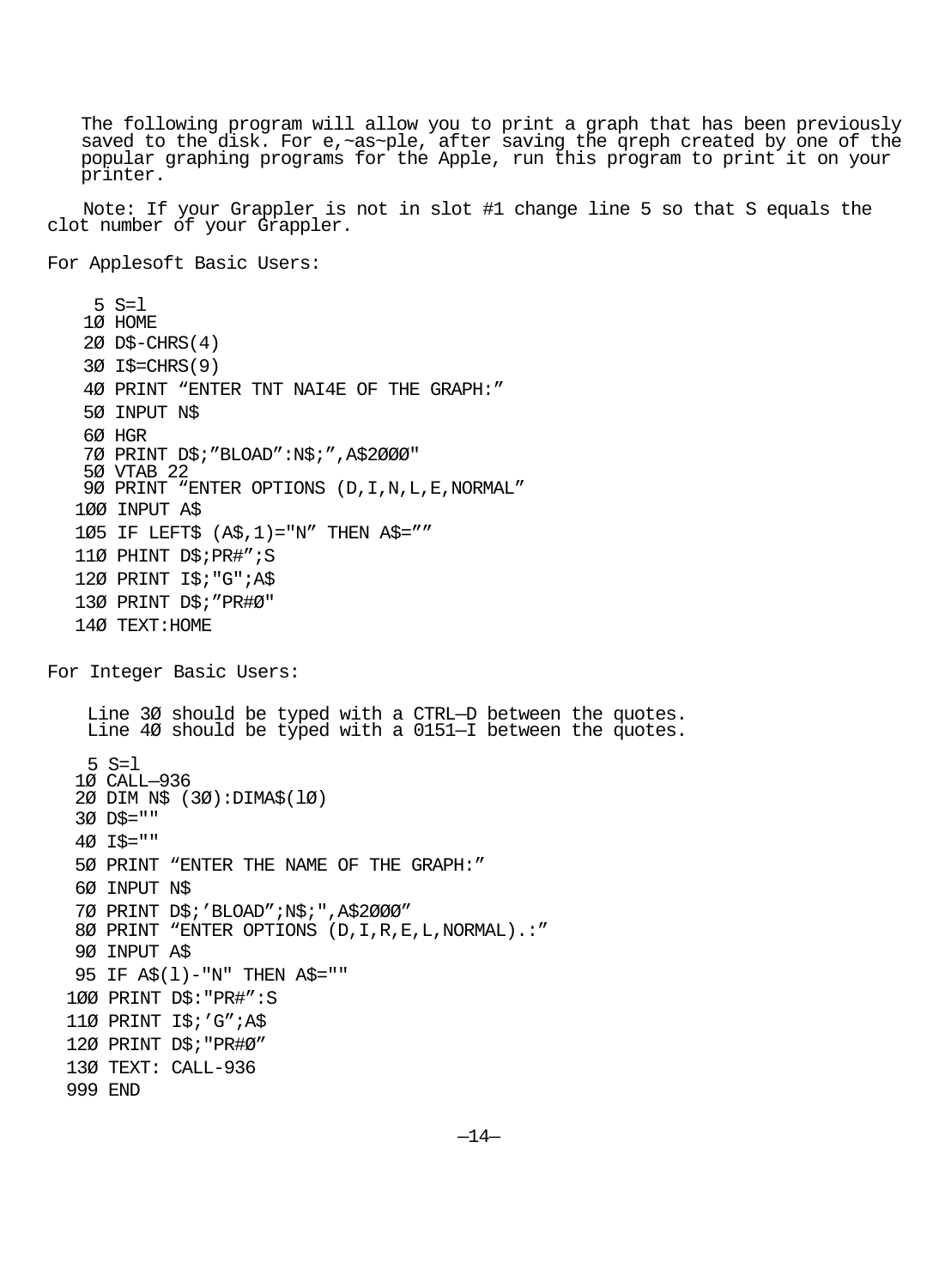#### APPENDIX B

# DIP SWITCH SETTINGS FOR YOUR PRINTER

All printers must configure to a Centronics type psrallel interface. ANADEX 95ØØ — 93Ø1 All switches on S—3 must be off. Set switches on S-1 snd S—2 appropriately. CENTRONICS 739—1 All four switches oust be off. EPSON MX-7Ø Shorting plug must be hooked up to the red post for no auto—line feed. EPSON NX—8Ø; NX—SOFT with Graftrax—8Ø All switches on S-2 should be off. Dip switch S-l, switch 8 must be on and switch 3 must be off. EPSON MX-100<br>S-2 switc S-2 switch 3 must be off<br>S-1 switch 6 must be off switch 6 must be off and switch 8 must be on.  $\underline{\text{I.D.S.}}$   $\underline{\text{440G}}$  -  $\underline{\text{445G}}$ <br>S-4 switches 5  $\overline{S-4}$  switches 5, 6 and 7 Must be off<br> $S-3$  switches 6 must be on and switch switches 6 must be on and switch 7 must be off Strapping for 44ØG — 445G (locate beside I.D.S. cable connector) 9-6 - busy active when high 11-5 — strobe data on positive edge 14—1 — always remain installed I.D.S. 46ØG — 56ØG S-4 switch 5 must be off and switch on S—3 switches 6 and 7 off Strapping for 46ØØ—56ØØ (locate beside I.D.S. cable connector) Must be strapped as shipped. 8—7 installed for parallel 11—4 installed for busy rising high 12—3 installed for negative going strobe

\*Note: All switches not mentioned can be set as user desires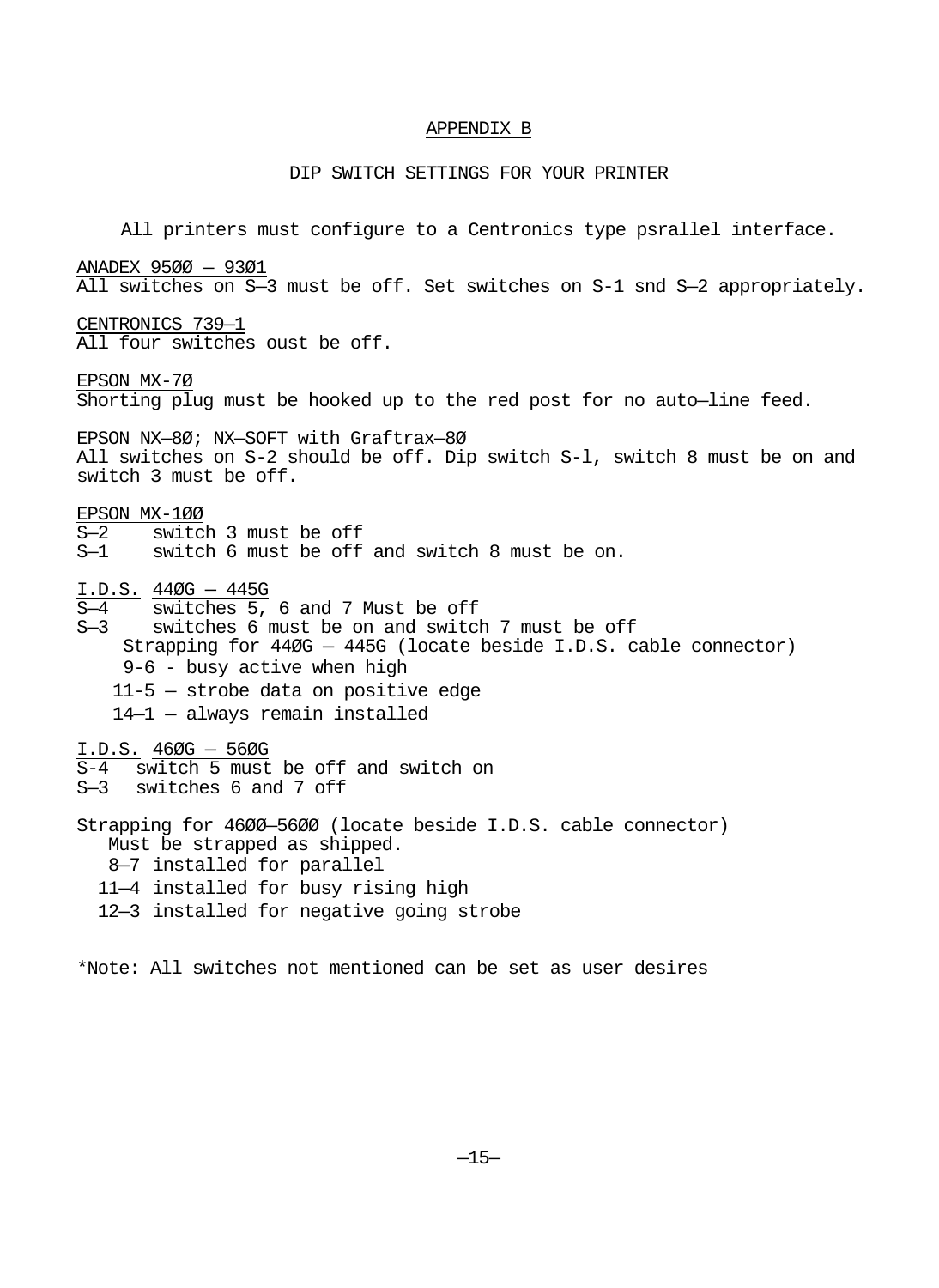| TМ              |                 |
|-----------------|-----------------|
| <b>GRAPPLER</b> | PIN ASSIGNMENTS |

|                | Normal      | <b>IDS</b>     |
|----------------|-------------|----------------|
| Function       | GRAPPLER    | GRAPPLER*      |
|                |             |                |
|                |             |                |
|                |             |                |
| <b>STE</b>     | $\mathbf 1$ | 5              |
|                | 3           | 2              |
| Dl             | 5           | 25             |
| D <sub>2</sub> | 7           | 23             |
| D <sub>3</sub> | 9           | 21             |
| D4             | 11          | 19             |
| D <sub>5</sub> | 13          | 17             |
| D <sub>6</sub> | 15          | $\overline{4}$ |
| D7             | 17          |                |
| --             |             |                |
| ACK            | 19          | 18             |
| <b>BUSY</b>    | 21          | 12             |
| --             |             |                |
| P.E.           | 23          | 22,26          |
| <b>SLCT</b>    | 25          | 7              |
| N/C            |             | 10,20          |
| GND            | all others  | all others     |

\*GRAPPLERs designed for use with IDS Paper Tiger printers may be identified by a white asterisk on the upper right hand corner of the board.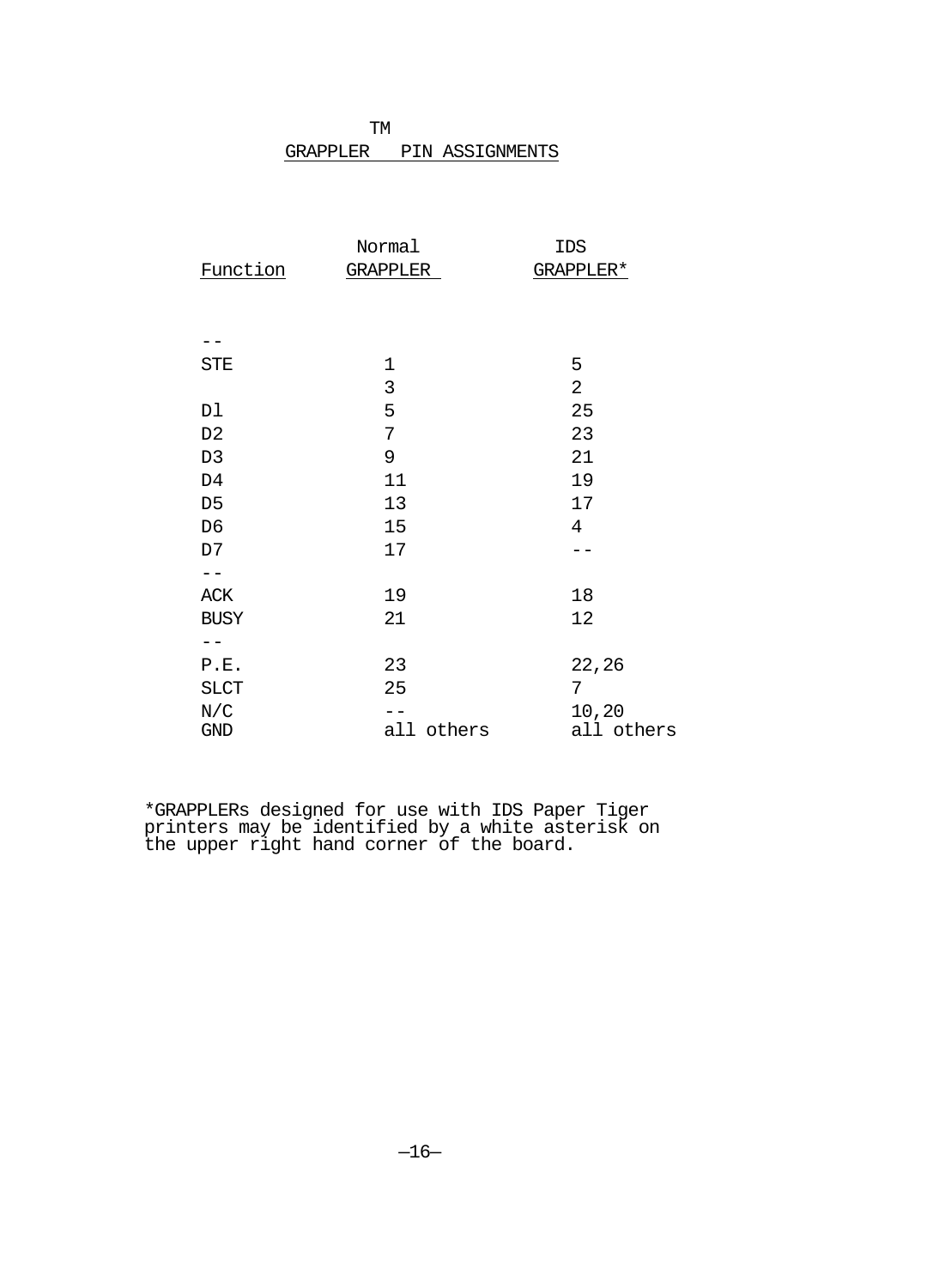

 $-17-$ 

21 APR81